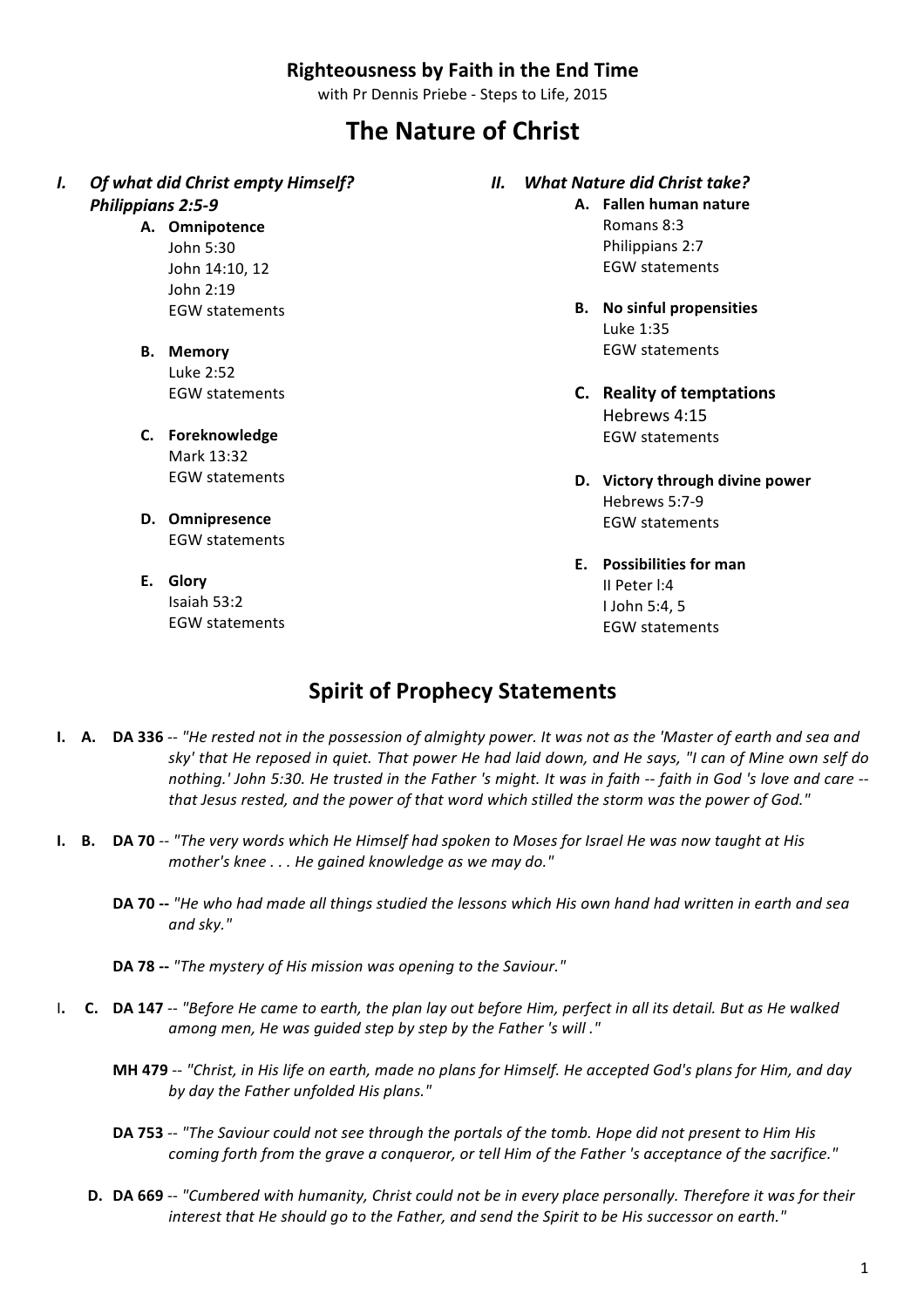*into the heavenly courts, and through the eternal ages He will bear it, as the One who has redeemed every human being in the city of God."*

8T 267 -- "Christ took with Him to the heavenly courts His glorified humanity."

- **I. E. R** H **July 5, 1887** -- "He laid aside His glory and His majesty. He was God, but the alories of the form of God *He for a while relinquished."*
- **II.** A. DA 49 -- "It would have been an almost infinite humiliation for the Son of God to take man's nature, even *when* Adam stood in his innocence in Eden. But Jesus accepted humanity when the race had been *weakened* by four thousand years of sin. Like every child of Adam He accepted the results of the *working* of the great law of heredity . What these results were is shown in the history of His earthly ancestors. He came with such a heredity, to share our sorrows and temptations, and to give us the *example of a sinless life."* 
	- **PP 561** -- "Both parents transmit their own characteristics, mental and physical, their dispositions and *appetites, to their children."*
	- **PP 306** -- *"By inheritance and example the sons become partakers of the father's sin. Wrong tendencies, perverted appetites, and debased morals, as well as physical disease and degeneracy, are transmitted* as a legacy from father to son, to the third and fourth generation."
	- **4T 30, 31** -- "*He transmits irritable tempers, polluted blood, enfeebled intellects, and weak morals to his children."*
	- **3T 567** -- "Parents may have transmitted to children tendencies to appetite and passion . . . If appetite for unhealthy food and for stimulants and narcotics has been transmitted to them as a legacy from their parents . . ."
	- **5T 419** *-- "Wrong traits of character received by birth."*
	- **DA 117** -- "When Adam was assailed by the tempter, none of the effects of sin were upon him. He stood in *the strength of perfect manhood, possessing the full vigor of mind and body... It was not thus with Jesus when He entered the wilderness to cope with Satan. For four thousand years the race had been decreasing in physical strength, in mental power, and in moral worth; and Christ took upon Him the infirmities of degenerate humanity. Only thus could He rescue man from the lowest depths of his degradation."*
	- **1 SM 268** -- "*Since the Fall the race had been decreasing in size and physical strength, and sinking lower in the scale of moral worth, up to the period of Christ's advent to the earth. And in order to elevate fallen man, Christ must reach him where he was. He took human nature, and bore the infirmities and degeneracy of the race."*
	- **1 SM 267** "His position was not as favorable as Adam's. He took man's nature after 4,000 years' wandering *from purity. Sin made its marks on the race for ages. Physical, mental and moral degeneracy prevailed. Christ bore the sins and infirmities of the race as they existed when He came to the earth* to help man... with the weaknesses of fallen man upon Him."
	- **5BC 1131** -- *"In taking upon Himself man's nature in its fallen condition."*
	- **4 SGa 115** "*It was in the order of God that Christ should take upon Himself the form and nature of fallen man, that He might be made perfect through suffering."*
	- **RH - December 15, 1896 --** *"He took upon Him our sinful nature."*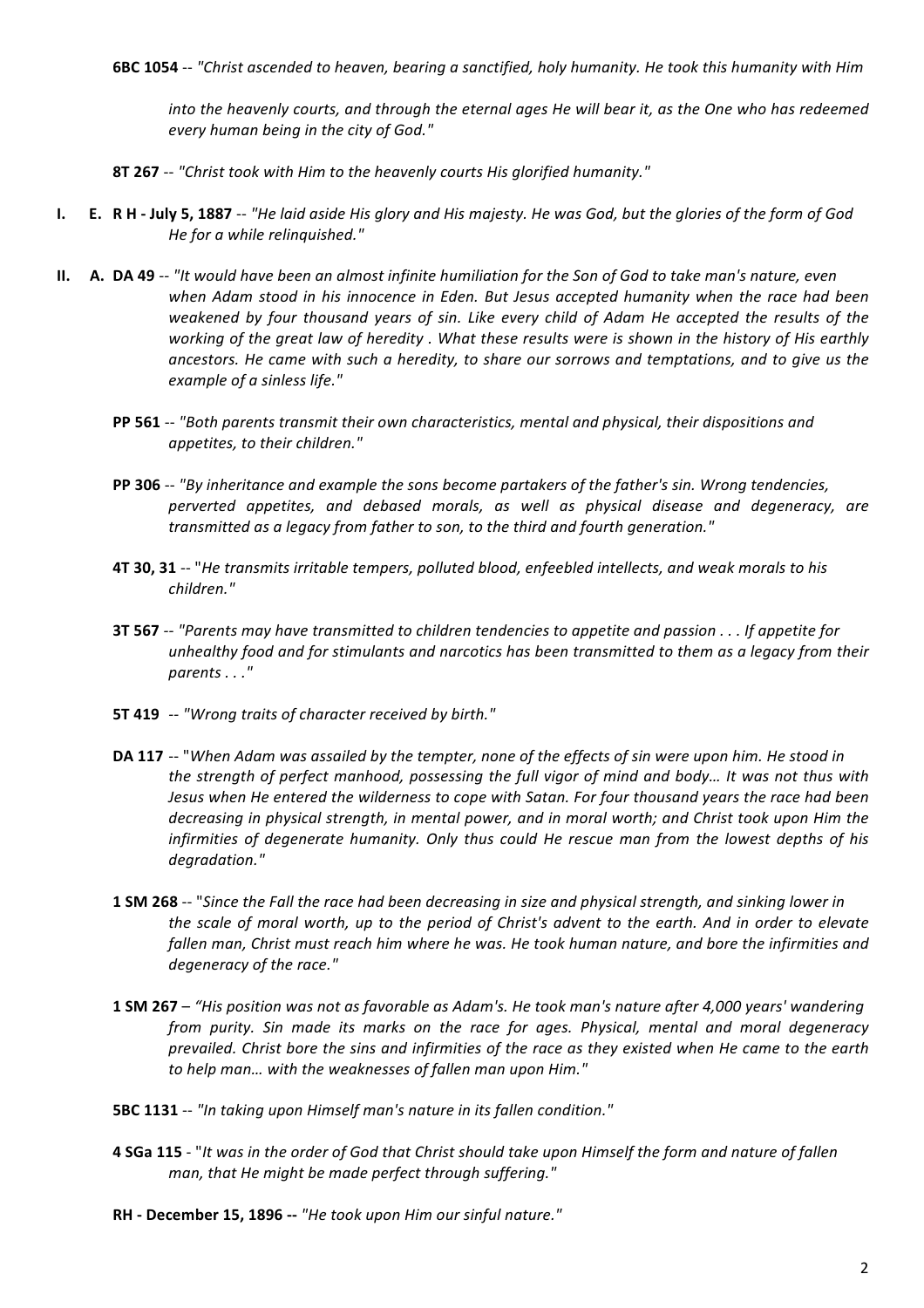**4 BC 1147 --** *Christ "took upon Himself fallen, suffering human nature, degraded and defiled by sin."*

- **1 SM 253** -- *"Christ, who knew not the least taint of sin or defilement, took our nature in its deteriorated condition."*
- **ST** October 17, 1900 -- "Adam was tempted by the enemy, and he fell. It was not indwelling sin which *caused him to yield; for God made him pure and upright in His own image. He was as faultless as the angels before the throne. There was in him no corrupt principles, no tendencies to evil. But when Christ came to meet the temptations of Satan, He bore 'the likeness of sinful flesh."*
- IHP 155 -- "If heaven is gained by us at last, it will be only through the renunciation of self and in receiving *the mind, the spirit, and the will of Christ Jesus… Just as soon as we present our emptied nature to the Lord Jesus and His cause, He will supply the vacuum by His Holy Spirit… Though He had all the strength of passion of humanity, never did He yield to temptation to do one single act which was not pure and elevating and ennobling."*
- **MH 71** -- *"He knows by experience what are the weaknesses of humanity, what are our wants, and where lies* the strength of our temptations; for He was in all points tempted like as we are, yet without sin."
- **RH - July 17, 1900** -- "*One with God, He alone was capable of accomplishing the work of redemption, and He consented to an actual union with man. In His sinlessness, He would bear every transgression… Christ did in reality unite the offending nature of man with His own sinless nature, because by this act of condescension He would be enabled to pour out His blessings in behalf of the fallen race. Thus He has made* it possible for us to partake of His nature. By making Himself an offering for sin, He opened a *way whereby human beings might be made one with Him. He placed Himself in man's position, becoming capable of suffering."*
- **Letter 106, 1896** -- *"He was not only made flesh, but He was made in the likeness of sinful flesh."*
- **5BC 1128** -- "*He* went lower and lower in His humiliation, until there were no lower depths that He could reach, in order to lift man up from his moral defilement. . . Shall pride be harbored after you have seen Deity humbling Himself, and then as man debasing Himself, till there was no lower point to which He could descend? ... He died to make an atonement, and to become a pattern for every one *who would be His disciples."*
- DA 122, 123 -- "In our own strenath it is impossible for us to deny the clamors of our fallen nature. Through *this channel Satan will bring temptation upon us. Christ knew that the enemy would come to every human being, to take advantage of hereditary weakness, and by his false insinuations to ensnare all whose trust is not in God. And by passing over the ground which man must travel, our Lord has prepared* the way for us to overcome. It is not His will that we should be placed at a disadvantage in *the conflict with Satan. He would not have us intimidated and discouraged by the assaults of the serpent. 'Be of good cheer,' He says, 'I have overcome the world.'"*
- **II.** B. YI September 8, 1898 -- "No one, looking upon the childlike countenance, shining with animation, *could say that Christ was just like other children."* 
	- **5 BC 1128** -- *"Be careful, exceedingly careful as to how you dwell upon the human nature of Christ. Do not set Him before the people* as a man with the propensities of sin. He is the second Adam. The first Adam was created a pure, sinless being, without a taint of sin upon him; he was in the image of God... *Because of sin his posterity was born with inherent propensities of disobedience. But Jesus Christ was*  the only begotten Son of God. He took upon Himself human nature, and was tempted in all points as *human* nature is tempted. He could have sinned; He could have fallen, but not for one moment was *there in Him an evil propensity. He was assailed with temptations in the wilderness, as Adam was assailed with temptations in Eden."*
	- **5BC 1128, 1129** -- "Never, in any way, leave the slightest impression upon human minds that a taint of, or inclination to, corruption rested upon Christ... Let every human being be warned from the ground of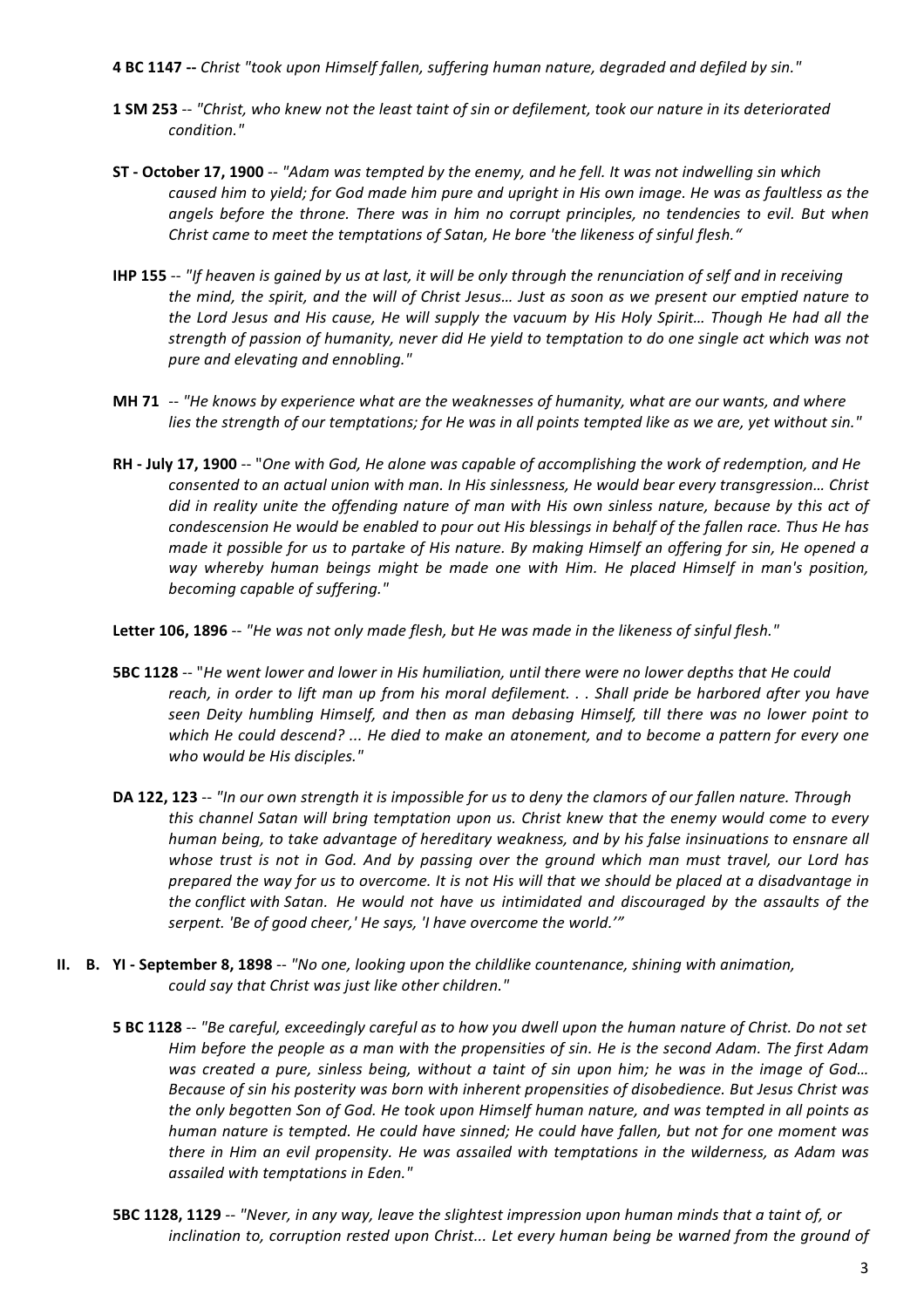*making Christ altogether human, such a one as ourselves; for it cannot be."* 

- **2T 202** -- "He is a brother in our infirmities, but not in possessing like passions. As the sinless One His nature recoiled from evil. He endured struggles and torture of soul in world in sin."
- **2T 508** -- "He was a mighty petitioner, not possessing the passions of our human, fallen natures, but *compassed with like infirmities."*
- **Ms. 94, 1893** -- "Christ did not possess the same sinful, corrupt, fallen disloyalty we possess, for then He could *not be a perfect offering."*
- **SM 256** -- "In taking upon Himself man's nature in its fallen condition, Christ did not in the least participate in *its* sin... We should have no misaivings in regard to the perfect sinlessness of the human nature of *Christ."*
- II. C. DA 24 -- "If we had to bear anything which Jesus did not endure, then upon this point Satan would represent *the power of God as insufficient for us... He endured every trial to which we are subject."*
	- **DA 116** -- "The enticements which Christ resisted were those that we find it so difficult to withstand. They *were urged upon Him in as much greater degree as His character is superior to ours."*
	- **DA 688** -- In Gethsemane, "Terrible was the temptation to let the human race bear the consequences of its *own guilt, while He stood innocent before God."*
	- **DA 700** -- Before Annas, "He knew that in a moment, by the flashing forth of His divine power, He could lay *His* cruel tormentors in the dust... When Christ was treated with contempt, there came to Him a *strong temptation to manifest His divine character. By a word, by a look, He could compel His persecutors* to confess that He was Lord above Kings and rulers, priests and temple. But it was His difficult task to keep to the position He had chosen as one with humanity."
	- **DA 49** -- "God permitted His Son. . . to meet life's peril in common with every human soul, to fight the battle *as ever y child of humanity must fight it at the risk of failure and eternal loss."*
- **II.** D. YI April 25, 1901 -- "His divinity was hidden. He overcame in human nature, relying upon God for power."
	- **DA 363** -- "As one with us, a sharer in our needs and weaknesses, He was wholly dependent upon God, and *in* the secret place of prayer He sought divine strength, that He might go forth braced for duty and *trial... As a man He supplicated the throne of God till His humanity was charged with a heavenly current that would connect humanity with divinity. Through continual communion He received life from God, that He might impart life to the world. His experience is to be ours."*
	- **ISM** 252 -- "With the same facilities that man may obtain, [He] withstood the temptations of Satan as man *must withstand them."*
	- **DA 24** *-- "He exercised in His own behalf no power that is not freely offered to us. As man, He met temptation, and overcame in the strength given Him from God."*
	- **DA 130** -- "Jesus gained the victory through submission and faith in God."
	- **DA 756** "Amid the awful darkness, apparently forsaken of God, Christ had drained the last dregs in the cup of *human woe. In those dreadful hours He had relied upon the evidence of His Father's acceptance heretofore given Him. He was acquainted with the character of His Father; He understood His justice, His* mercy, and His great love. By faith He rested in Him whom it had ever been His joy to obey. And *as in submission He com mitted Himself to God, the sense of the loss of His Father's favor was withdrawn. By faith, Christ was victor."*